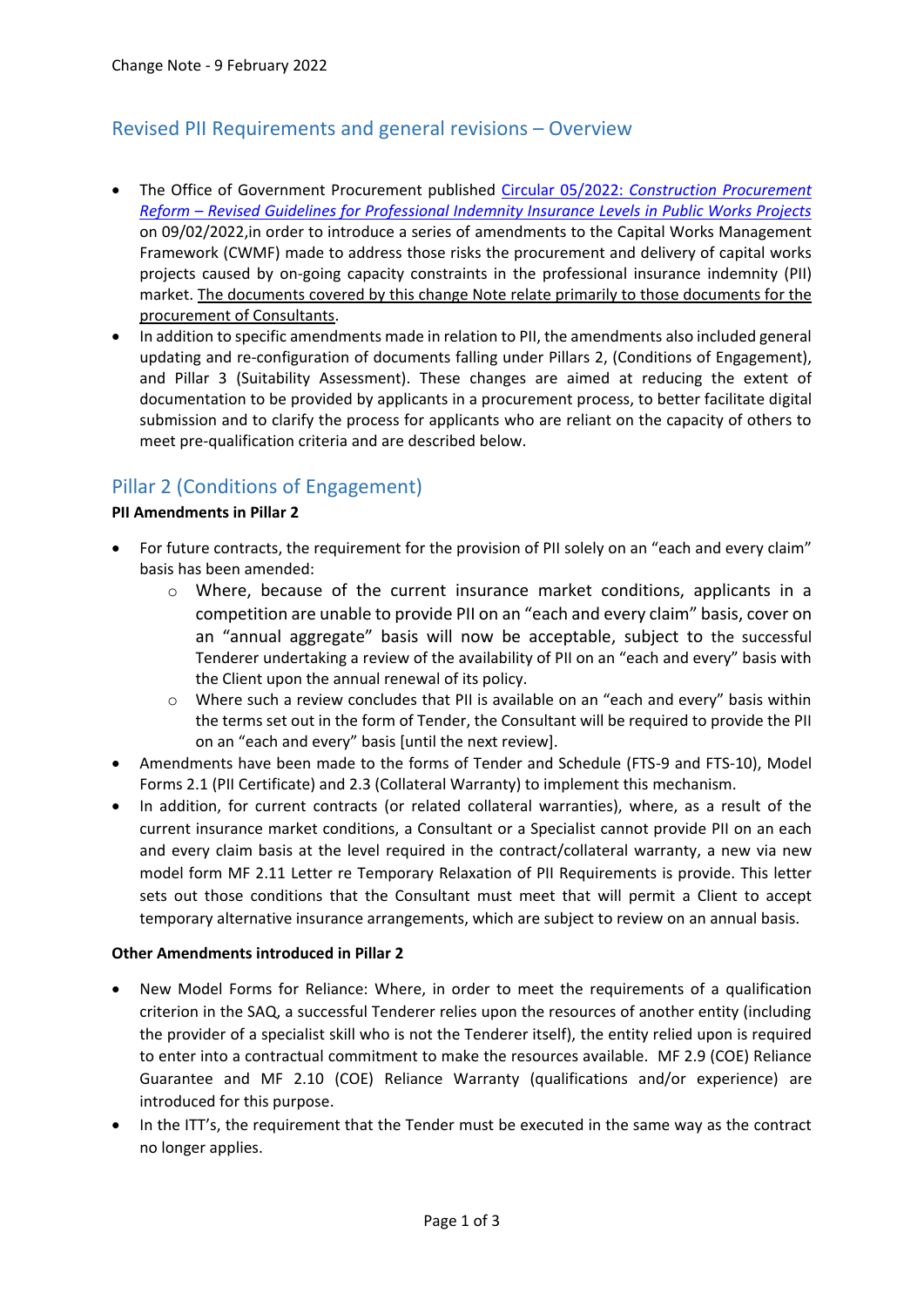# Pillar 3 - (Suitability Assessment Questionnaires (QC1 and QC2 SAQs)

#### **PII Amendments**

- The minimum standards for the PII criterion in the SAQ's relating to the terms, including the level of excess of the required insurance policy have been amended.
- New requirements are introduced in relation to the entity providing insurances and the form of evidence required to demonstrate an Applicant either does or can meet the requirements for PII (and Public Indemnity and Employers Liability Insurances).

#### **Other Amendments**

#### **Reconfiguration of QC1 and QC2**

 QC1 and QC2 SAQs have been revised to version 3.0 and are now presented in two separate parts. Part 1, which the Contracting Authority completes, contains Information for Applicants, Project Particulars and the Qualification Criteria. Part 2, which the Contracting Authority also provides, contains Applicants Details and Declaration, which the Applicant completes and provides. Part 2, which forms the basis of an applicant's response, has been standardised to respond to either QC1 or QC2. Evidence, if required to be submitted by the Questionnaire, Authority, must still accompany Part 2 if the submission is to be valid.

#### **Reliance on capacity of entities**

- At SAQ stage, entities relied upon by an Applicant are required to provide confirmation that they will provide the appropriate contractual commitment either by completing an eESPD (where an eEPSD is required in the competition) or by providing an undertaking in the form of a new letter provided as Appendix D in Pillar 3.
- At award stage, entities relied upon to meet financial and economic criteria, are required to provide a guarantee in the form of MF 2.9 Reliance Guarantee, and entities relied upon for any of the technical competency criteria, are required to provide a warranty in the form of either MF 2.10 Reliance Warranty or a collateral warranty in the form of MF 2.3 (having regard to the resources relied upon) for the benefit of the Client. (Specialist Skill Providers are still required to provide a Collateral Warranty, where it is required in the Particulars.).

#### **Other**

- General updating of the documents where appropriate including strengthening of the provisions in the documents for electronic submission and the use of an eESPD to provide a self-declaration in relation to Regulation 57 Exclusion Grounds of SI 284/2016 for above-threshold competitions. Where a competition is sub-threshold, and a Contracting Authority elects to apply the requirements of Regulation 57 (Exclusion Grounds), they may specify either that Applicants provides a self-declaration either by completing a new Appendix A (Applicant's Self-Declaration in relation to the matters in Regulation 57), or an eESPD. Contracting Authorities are encouraged to use electronic submission (and an eESPD, where appropriate) for sub-threshold competitions.
- Former Appendices A (Declaration Under Oath re Article 57) and A1 (Confirmation that the Oath is still valid) are updated for the requirements of Regulation 57 of SI 284/2016 and are now contained in Pillar 2 as Model Forms MF 2.7 and MF 2.8 respectively.

### Pillar 4 (Guidance Notes)

 a new Guidance Note GN 1.1.2 has been published that summarises the challenges presented by the current constraints in the PII market. It addresses the impact that the manner in which consultants and contractors are engaged can have on liability, summarises the options available